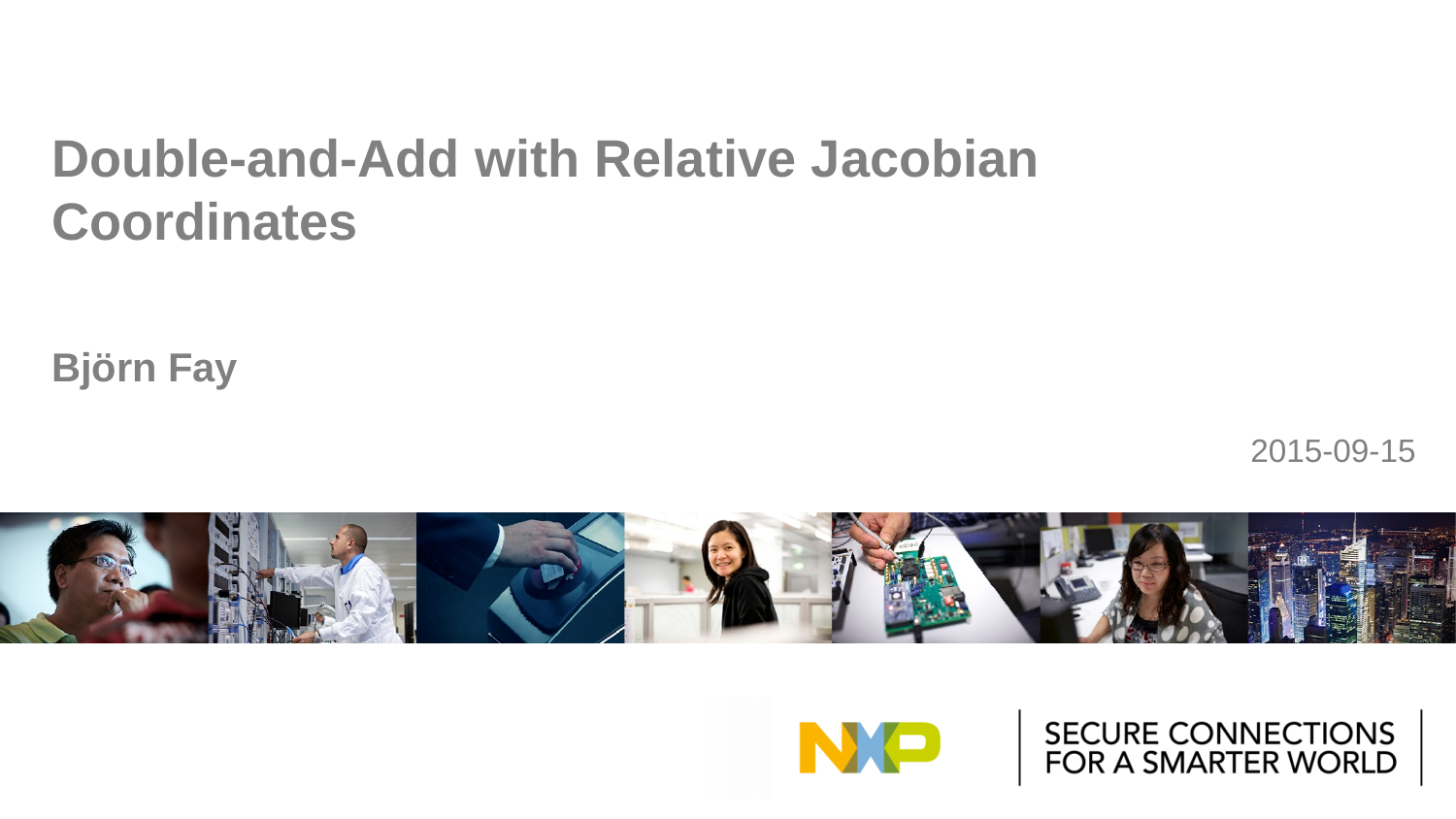## **Introduction**

- EC double & add algorithm for short Weierstrass curves
- Based on:
	- Nicolas Meloni. New point addition formulae for ecc applications. In Claude Carlet and Berk Sunar, editors, WAIFI, volume 4547 of Lecture Notes in Computer Science, pages 189–201. Springer, 2007.
	- Patrick Longa and Ali Miri. New composite operations and precomputation scheme for elliptic curve cryptosystems over prime fields (full version). IACR Cryptology ePrint Archive, 2008:51, 2008.
	- Patrick Longa and Ali Miri. New multibase non-adjacent form scalar multiplication and its application to elliptic curve cryptosystems (extended version). IACR Cryptology ePrint Archive, 2008:52, 2008.
	- Matthieu Rivain. Fast and regular algorithms for scalar multiplication over elliptic curves. IACR Cryptology ePrint Archive, 2011:338, 2011.
- Already 18 field multiplications per double & add step
- But affine pre-computed points needed
	- -> extra inversion (expensive)